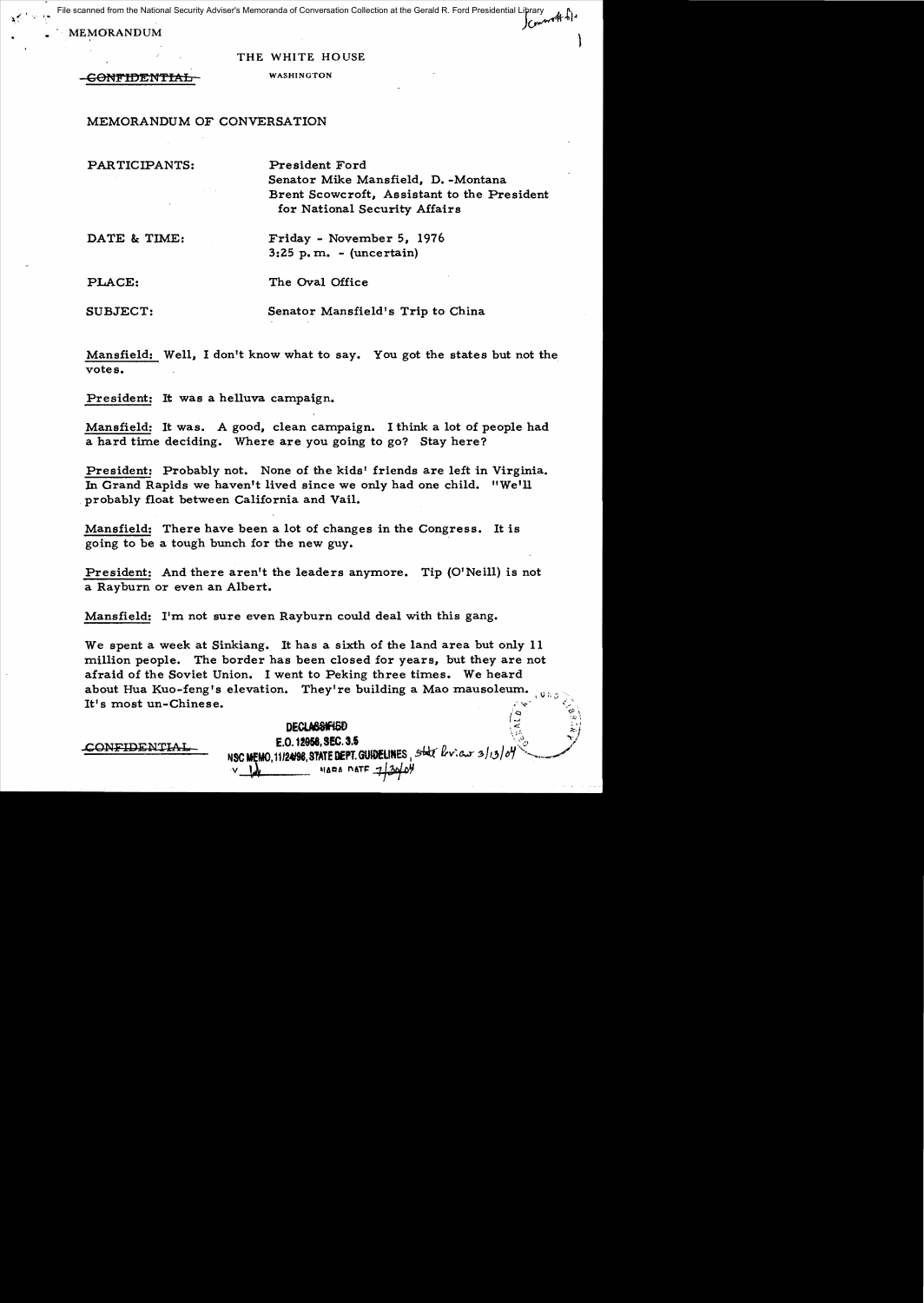### -CONFIDENTIAL - 2

We had a good meeting with Li Hsien-nien, who was very philosophical. He said they have to fire some empty cannon once in a while. Mao's niece was a little sharper with me, but on Taiwan she said it was our problem; they had done their part. I said we had a lot of knots and it took time. She said knots can be untied. I said not if they are wet.

# President: Were they belligerent as they were with (Hugh) Scott?

Mansfield: No. I think Hugh sort of asked for it. You have to roll with these people. You can't win an argument with them. Everywhere we went, the line was grief for Mao and saturation with the Mao line.

President: About the Soviets too?

Mansfield: Yes. No change in the hatred there. I think the purge was being planned right along, even maybe before Mao died. I wasn't surprised it happened; only that it was so soon. It's been a helluva year for them -- four earthquakes, Teng, Mao, the purge.

They have a lot of confidence, they aren't afraid of the Soviet Union. They are working hard but have a long way to go. They say the Soviets are going after the West, not after them. They said we should get out of Korea with the UN Command, but they are not pressing us. I said how about our troops in Europe? And they said "That's your problem." I said it is weaker than before, with Greece-Turkey, Italy, Portugal. They said: "Why don't you advise them?"

(There was a little discussion on the Thailand coup. He said they were going back to the old corrupt Thai ways. There was some discussion of Japan and Miki.)

President: I think the Governor doesn't know what he is in for.

Mansfield: He really doesn't. I don't think anyone could. **It's** a new ball game.

President: There is a big turnover.

Mansfield: They don't play the game the same way.

# **CONFIDENTIAL**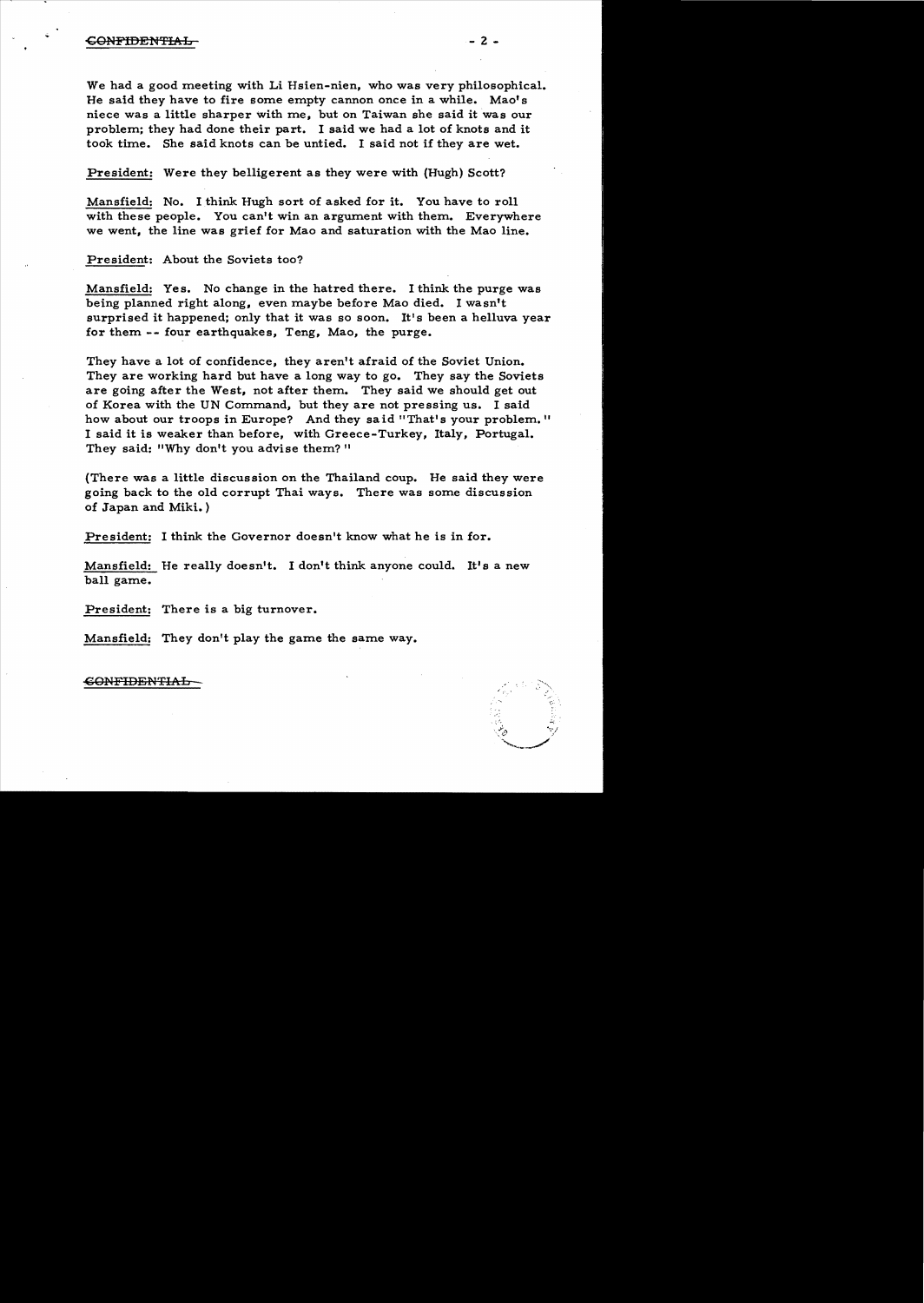# CONFIDENTIAL - 3

.. .

. .,

President: Who will be the new leader?

Mansfield: I don't know. It is really between Hubert and Bob (Byrd). I don't know about his health.

(Discussion of Betty, Steve)

President: How is the Big Sky coming?

Mansfield: I talked to Tippy Huntley. A guy from Michigan bought halp. I guess it's not doing too well. Just getting by. They want to make it a Vail, but it is going very slowly.

President: I see John Melcher won (a Senate seat from Montana).

Mansfield: Yes. He is a good man. He worked hard. A new Republican took his old seat.

.G<del>ONFIDENTIAL</del>

-.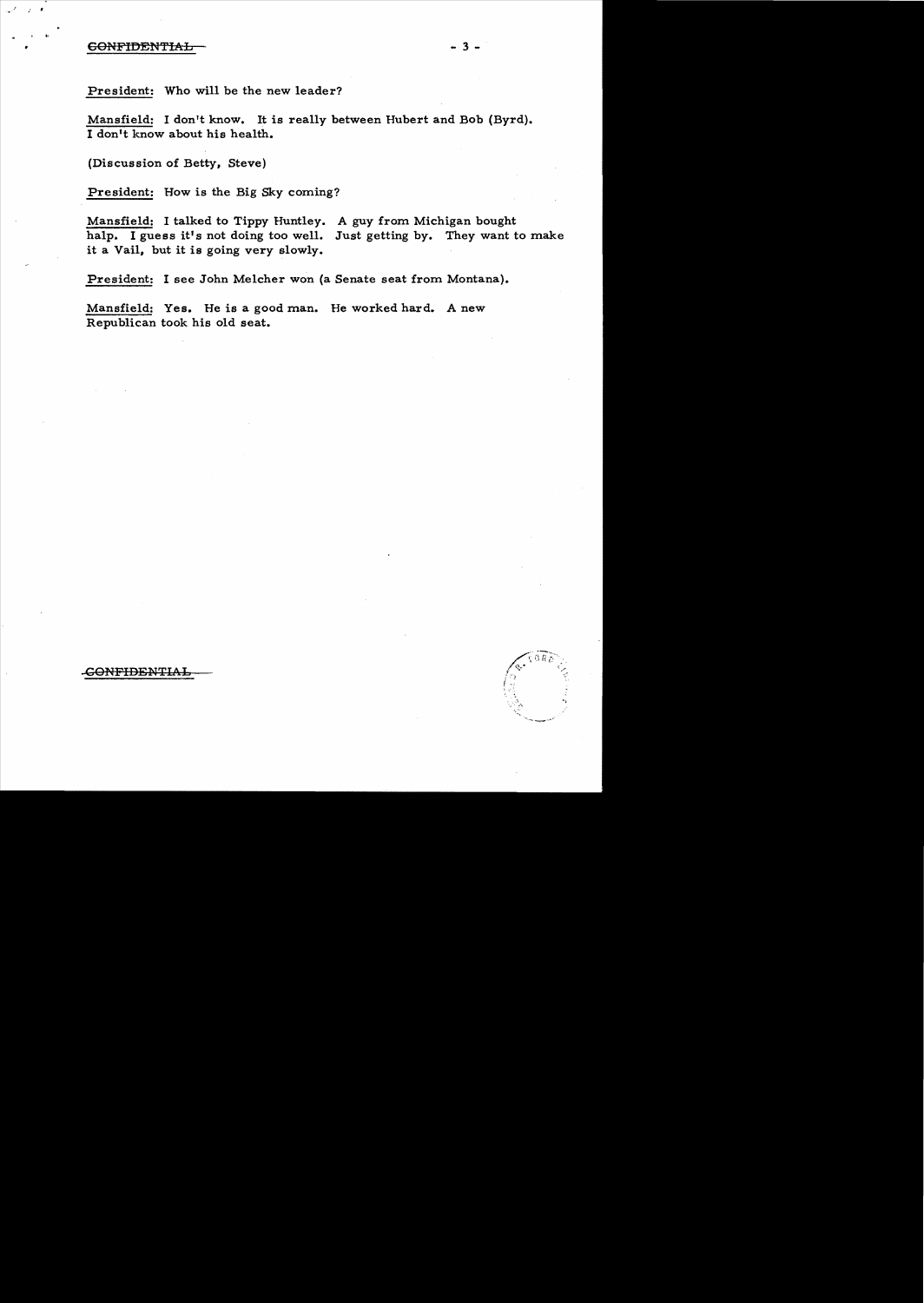Pf Mangjuld.

 $\bigvee$ 

M Well I don't have chost to say song or c states but unt crote. l'Il ensui bellevra empaigne N It erro, Q quel, clean compaign, d'Chinh a 2st fugli bril a hard time clearly What one you gering & zo? Stry have P Pert not, lone of the bids friends our lyst in Va. Orand Rogers an haven't have from any had I chill how will floot Calif - Vaile M ce laty changes no c Cong, It is puring to love la tough université de une judice l'ignée une hughmen Mr le reit perse une Rugban could chalatthérogen l'Isel encoent par tip. M We spenta with at Surhing, 16 flowed but any 11 mil people Bender closed for yours, but they not opinal of S.V. What & Vehing shine. We heard about 4 ma extendion, mas maures lem = mort un chine = les had a pour contr co/ha, arte un au phosphird. Said try hometo fin some empt, environt has much a bittle Hayer Mone, tout huit au Tarrier sind hunts a toste time Sh suid husts can le mobile d'ind not if they wet l'usere tron sillagent avas s'intt 1) he I think It up scoty and for it. NSC WENO, 11/24/98, STATE DEPT. GUIDELINES, State Deview 3/13/04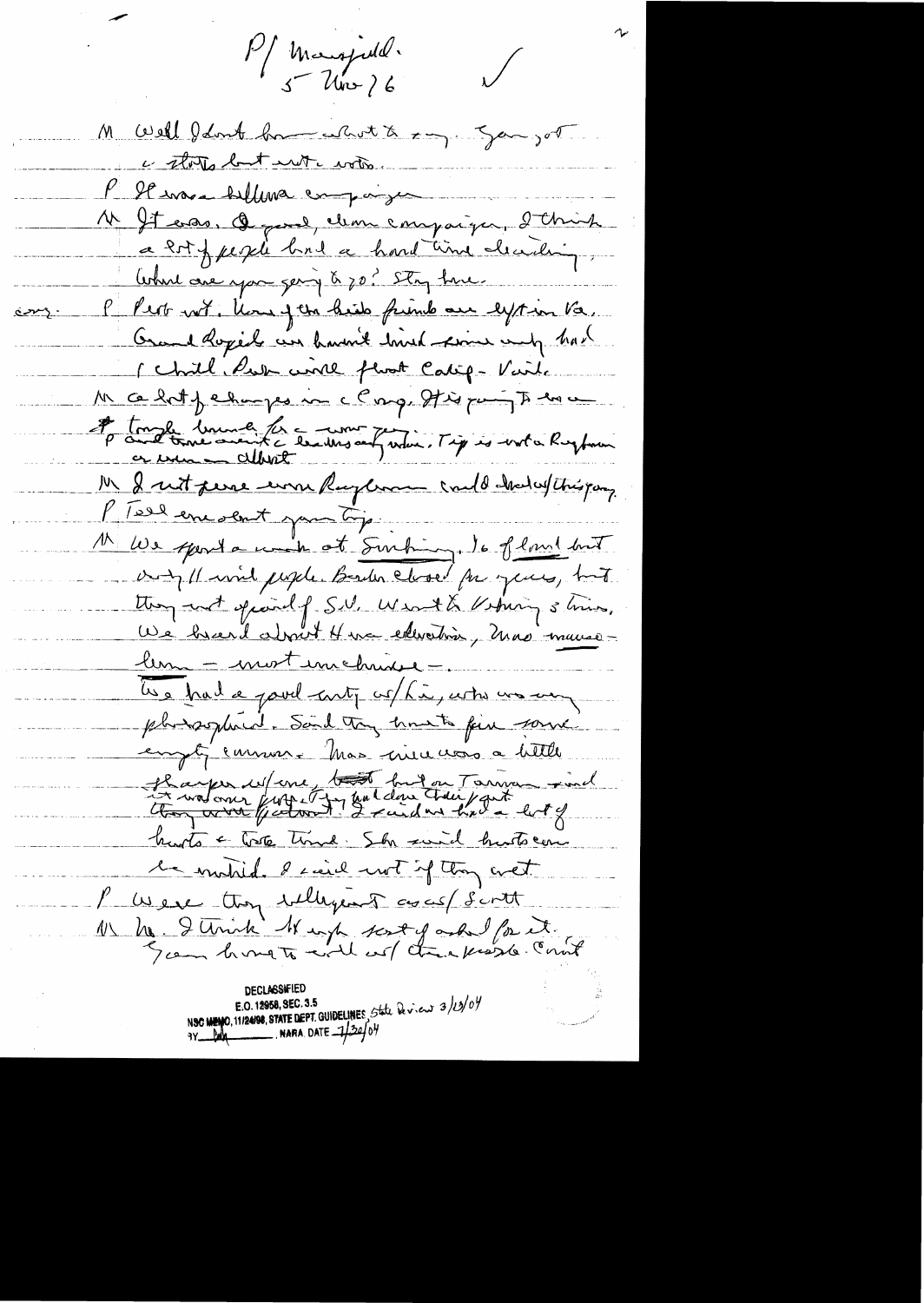+ Show humafulle dartgunk preture + Tangshow

him on anyward w/ than ... Pagnite singuration of a him was given for It's film a hillwa year for the - 4 earthan inde gonatos, Thry Tras, the jurge. They house but experificatives, and it opened of a SC, are wrating hard but homea long nog to 70, Ten de sa c Sauto au qui optim they careful and then, They suid we should get out of Rain W/c ON card, but into pressing. res, d'emil mendant au troys in Em + I said that you pour. I said it weeks Unin 2 pour, car/G-T, Stuby, Part, Thy Ind why don't jun edwedling (a entitl on Thankind comp. Sind they were pery bonhte de lorry + Than worry) (a bottle on Japan + Unité) P 2 trip c comme dont hum what he is 1) It willey données. I lout trip anyone  $\frac{1}{n}$  for could. It is a une ballque P There is a song tournous M They devit plus égance - soume ans.<br>P Alho mod en court tadre?<br>M Idmit long Italiet Herbert + Both